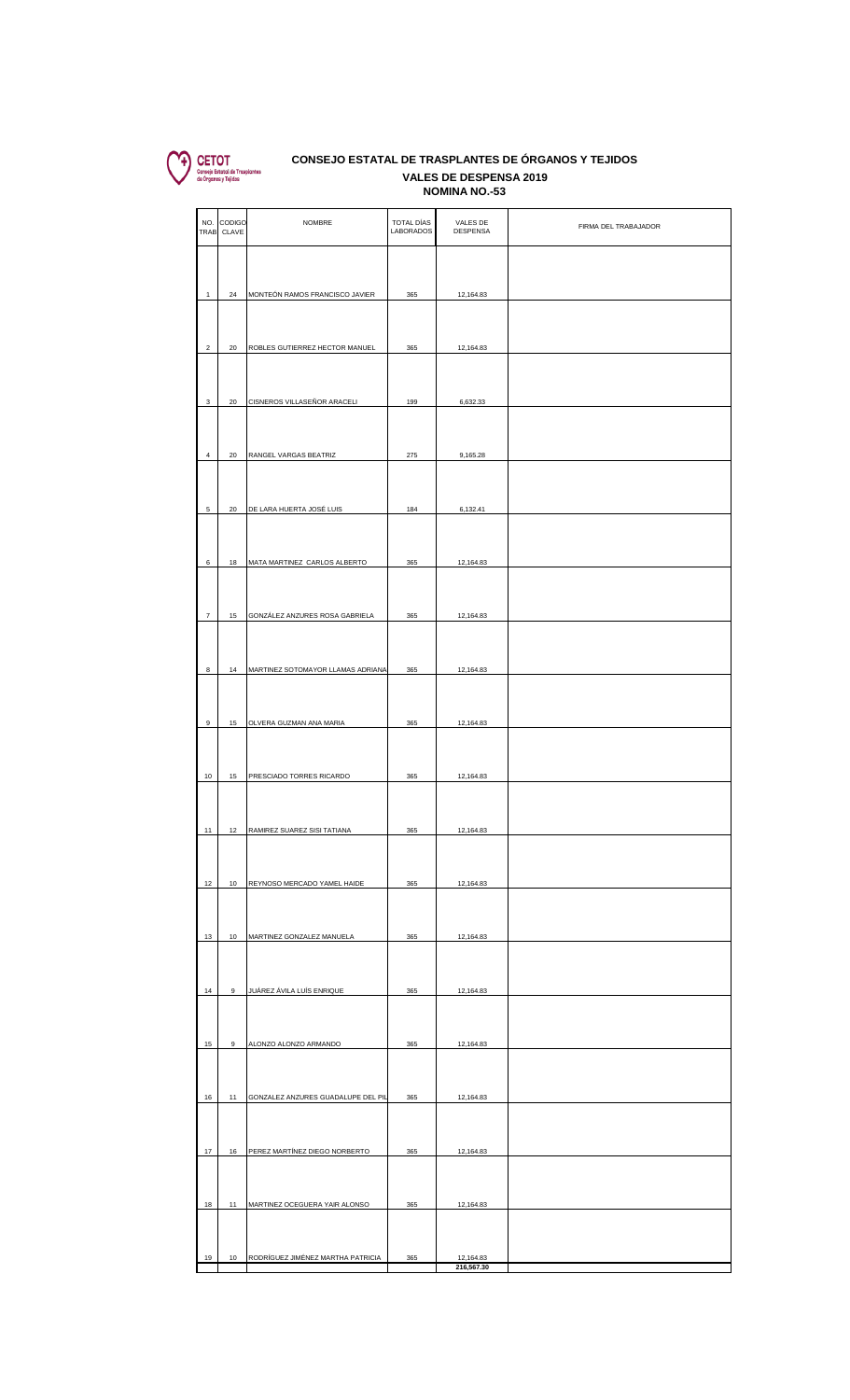## **CONSEJO ESTATAL DE TRASPLANTES DE ÓRGANOS Y TEJIDOS NÓMINA DEL 01 AL 15 DE DICIEMBRE DEL 2019 QUINCENA 23/2019 Consejo Estatal de Trasplantes<br>de Órganos y Tejidos NÓMINA .- 54**

**R.F.C.CET-990618-3UA**

**CETOT** 

|                       | PENSIONES DEL ESTADO |                      | DPE-540101-TS0                                    |    | <b>REGISTRO PATRONAL:</b> |  |               | C1675161388 |          |          |             |                     |            |                            |                |                      |                                                  |            |            |              |
|-----------------------|----------------------|----------------------|---------------------------------------------------|----|---------------------------|--|---------------|-------------|----------|----------|-------------|---------------------|------------|----------------------------|----------------|----------------------|--------------------------------------------------|------------|------------|--------------|
| NO.<br><b>NIVELES</b> |                      |                      | <b>NOMBRE</b>                                     |    |                           |  |               |             |          |          |             | <b>PERCEPCIONES</b> |            |                            |                |                      | DEDUCCIÓN                                        |            |            |              |
|                       | GOB ED               |                      |                                                   |    | DÍAS DEL PERIODO          |  | SUELDO DIARIO | SUELDO      | AYUDA    | AYUDA    | <b>PRFV</b> |                     | AYUDA      | <b>TOTAL</b><br>PERCEPCIÓN | $\textsf{ISR}$ |                      |                                                  | NETO A     | AGUINALDO  | <b>TOTAL</b> |
|                       |                      |                      |                                                   |    |                           |  |               | QUINCENAL   | GTOS ACT | CAPAC    | <b>SOC</b>  | DESPENSA            | TRANSPORTE | DESPUES DE                 |                | 11.5% DE             |                                                  | PAGAR      |            |              |
|                       |                      | DEPARTAMENTO         |                                                   |    |                           |  |               |             |          |          |             |                     |            | <b>ISR</b>                 |                | <b>ENSIONES TRAB</b> | OTRAS DEDUCCIONE<br>INEHERENTES AL<br>TRABAJADOR |            |            |              |
|                       |                      |                      |                                                   |    |                           |  |               |             |          |          |             |                     |            |                            |                |                      |                                                  |            |            |              |
|                       |                      |                      |                                                   |    |                           |  |               |             |          |          |             |                     |            |                            |                |                      |                                                  |            |            |              |
|                       | 24                   |                      | SECRETARIA TÉCNICA MONTEÓN RAMOS FRANCISCO JAVIER | 15 |                           |  | 1,372.91      | 20,593.65   | 413.03   | 111.90   | 53.72       | 900.00              | 637.50     | 18,238.74                  | 4,471.06       | 2,368.27             |                                                  | 15,870.47  | 68,645.5   | 84,515.97    |
|                       |                      |                      |                                                   |    |                           |  |               |             |          |          |             |                     |            |                            |                |                      |                                                  |            |            |              |
|                       |                      |                      |                                                   |    |                           |  |               |             |          |          |             |                     |            |                            |                |                      |                                                  |            |            |              |
| 2                     | $20\,$               | ADMINISTRACIÓN       | BEATRIZ RANGEL VARGAS                             | 15 |                           |  | 918.37        | 13,775.55   | 413.03   | 111.90   | 53.72       | 735.00              | 521.00     | 13,007.93                  | 2,602.27       | 1,584.19             |                                                  | 11,423.74  | 34,596.1   | 46,019.87    |
|                       |                      |                      |                                                   |    |                           |  |               |             |          |          |             |                     |            |                            |                |                      |                                                  |            |            |              |
|                       | 20                   | REGISTRO             | ROBLES GUTIÉRREZ HÉCTOR MANUEL                    |    |                           |  | 918.37        | 13,775.55   | 413.03   | 111.90   | 53.72       | 735.00              | 521.00     | 13,007.93                  | 2,602.27       | 1,584.19             | 5,000.00                                         | 6,423.74   | 45,918.50  | 52,342.24    |
|                       |                      |                      |                                                   |    |                           |  |               |             |          |          |             |                     |            |                            |                |                      |                                                  |            |            |              |
|                       |                      |                      |                                                   |    |                           |  |               |             |          |          |             |                     |            |                            |                |                      |                                                  |            |            |              |
|                       | 20                   | <b>INVESTIGACIÓN</b> | CISNEROS VILLASEÑOR ARACELI                       |    |                           |  | 918.37        | 13,775.55   | 413.03   | 111.90   | 53.72       | 735.00              | 521.00     | 13,007.93                  | 2.602.2        | 1,584.19             |                                                  | 11,423.74  | 25.035.02  | 36,458.76    |
|                       |                      |                      |                                                   |    |                           |  |               |             |          |          |             |                     |            |                            |                |                      |                                                  |            |            |              |
|                       |                      |                      |                                                   |    |                           |  |               |             |          |          |             |                     |            |                            |                |                      |                                                  |            |            |              |
| 5                     | 20                   | <b>JURÍDICO</b>      | DE LARA HUERTA JOSÉ LUIS                          | 15 |                           |  | 459.18        | 13,775.55   | 413.03   | 111.90   | 53.72       | 735.00              | 521.00     | 13,007.9                   | 2,602.2        | 1,584.19             |                                                  | 11,423.7   | 23,147.9   | 34,571.7     |
|                       |                      |                      |                                                   |    |                           |  |               |             |          |          |             |                     |            |                            |                |                      |                                                  |            |            |              |
|                       |                      |                      |                                                   |    |                           |  |               |             |          |          |             |                     |            |                            |                |                      |                                                  |            |            |              |
|                       | 18                   | UNECDOT              | MATA MARTINEZ CARLOS ALBERTO                      |    |                           |  | 675.39        | 10,130.85   | 413.03   | 111.90   | 53.72       | 832.00              | 559.50     | 10,309.33                  | 1,791.67       | 1,165.05             |                                                  | 9,144.28   | 33,769.5   | 42,913.78    |
|                       |                      |                      |                                                   |    |                           |  |               |             |          |          |             |                     |            |                            |                |                      |                                                  |            |            |              |
|                       |                      |                      |                                                   |    |                           |  |               |             |          |          |             |                     |            |                            |                |                      |                                                  |            |            |              |
|                       | 14                   | <b>INVESTIGACIÓN</b> | MARTÍNEZ SOTOMAYOR LLAMAS ADRIANA                 |    |                           |  | 474.47        | 7.117.05    | 413.03   | 111.90   | 53.72       | 623.50              | 389.50     | 7,655.30                   | 1,053.4        | 818.46               |                                                  | 6.836.84   | 23,723.5   | 30,560.34    |
|                       |                      |                      |                                                   |    |                           |  |               |             |          |          |             |                     |            |                            |                |                      |                                                  |            |            |              |
|                       |                      |                      |                                                   |    |                           |  |               |             |          |          |             |                     |            |                            |                |                      |                                                  |            |            |              |
| 8                     | $15\,$               | ADMINISTRACIÓN       | OLVERA GUZMÁN ANA MARÍA                           | 15 |                           |  | 503.7         | 7,556.10    | 413.03   | 111.90   | 53.72       | 562.50              | 375.00     | 7,940.96                   | 1,131.29       | 868.95               |                                                  | 7,072.01   | 25,187.00  | 32,259.01    |
|                       |                      |                      |                                                   |    |                           |  |               |             |          |          |             |                     |            |                            |                |                      |                                                  |            |            |              |
|                       |                      |                      |                                                   |    |                           |  |               |             |          |          |             |                     |            |                            |                |                      |                                                  |            |            |              |
| $_{9}$                | 15                   | SECRETARIA TÉCNICA   | PRESCIADO TORRES RICARDO                          |    |                           |  | 503.74        | 7,556.10    | 413.03   | 111.90   | 53.72       | 562.50              | 375.00     | 7,940.96                   | 1,131.29       | 868.95               | 3,117.00                                         | 3,955.01   | 25,187.00  | 29,142.01    |
|                       |                      |                      |                                                   |    |                           |  |               |             |          |          |             |                     |            |                            |                |                      |                                                  |            |            |              |
| 10                    | 20                   |                      |                                                   |    |                           |  | 503.74        | 7,556.10    | 413.03   | 111.90   | 53.72       | 562.50              | 375.00     |                            | 1,131.29       | 868.95               | 3,778.00                                         | 3,294.01   | 34,615.58  | 37,909.59    |
|                       |                      | INVESTIGACIÓN        | GONZÁLEZ ANZURES ROSA GABRIELA                    | 15 |                           |  |               |             |          |          |             |                     |            | 7,940.96                   |                |                      |                                                  |            |            |              |
|                       |                      |                      |                                                   |    |                           |  |               |             |          |          |             |                     |            |                            |                |                      |                                                  |            |            |              |
| 11                    | 12                   | SECRETARIA TÉCNICA   | RAMÍREZ SUÁREZ SISI TATIANA                       |    |                           |  | 432.80        | 6,492.06    | 413.0    | 111.90   | 53.72       | 509.00              | 316.00     | 7,147.2                    | 748.49         | 746.59               | 3,114.56                                         | 3,286.07   | 21,640.0   | 24,926.07    |
|                       |                      |                      |                                                   |    |                           |  |               |             |          |          |             |                     |            |                            |                |                      |                                                  |            |            |              |
|                       |                      |                      |                                                   |    |                           |  |               |             |          |          |             |                     |            |                            |                |                      |                                                  |            |            |              |
| 12                    | 10                   | DIFUSIÓN Y FOMENTO   | REYNOSO MERCADO YAMEL HAIDE                       |    |                           |  | 385.8         | 5,787.45    | 413.0    | 111.9    | 53.72       | 480.6               | 299.56     | 6,543.5                    | 602.7          | 665.5                | 965.00                                           | 4,913.04   | 19,291.5   | 24,204.5     |
|                       |                      |                      |                                                   |    |                           |  |               |             |          |          |             |                     |            |                            |                |                      |                                                  |            |            |              |
|                       |                      |                      |                                                   |    |                           |  |               |             |          |          |             |                     |            |                            |                |                      |                                                  |            |            |              |
| 13                    | 10                   | SECRETARIA TÉCNICA   | MARTÍNEZ GONZÁLEZ MANUELA                         |    |                           |  | 385.83        | 5.787.45    | 413.03   | 111.90   | 53.72       | 480.69              | 299.56     | 6,543.59                   | 602.75         | 665.56               |                                                  | 5.878.04   | 19,291.50  | 25,169.54    |
|                       |                      |                      |                                                   |    |                           |  |               |             |          |          |             |                     |            |                            |                |                      |                                                  |            |            |              |
|                       |                      |                      |                                                   |    |                           |  |               |             |          |          |             |                     |            |                            |                |                      |                                                  |            |            |              |
| 14                    |                      | ADMINISTRACIÓN       | JUÁREZ ÁVILA LUÍS ENRIQUE                         | 15 |                           |  | 342.82        | 5,142.30    | 413.03   | 111.90   | 53.72       | 421.19              | 291.68     | 5,946.68                   | 487.14         | 591.36               | 623.00                                           | 4,732.3    | 17,141.00  | 21,873.32    |
|                       |                      |                      |                                                   |    |                           |  |               |             |          |          |             |                     |            |                            |                |                      |                                                  |            |            |              |
|                       |                      |                      |                                                   |    |                           |  |               |             |          |          |             |                     |            |                            |                |                      |                                                  |            |            |              |
| 15                    |                      | ADMINISTRACIÓN       | ALONZO ALONZO ARMANDO                             | 15 |                           |  | 342.82        | 5,142.30    | 413.03   | 111.90   | 53.72       | 421.19              | 291.68     | 5,946.68                   | 487.14         | 591.36               | 934.98                                           | 4,420.34   | 17,141.0   | 21,561.34    |
|                       |                      |                      |                                                   |    |                           |  |               |             |          |          |             |                     |            |                            |                |                      |                                                  |            |            |              |
|                       |                      |                      |                                                   |    |                           |  |               |             |          |          |             |                     |            |                            |                |                      |                                                  |            |            |              |
| 16                    | 11                   | <b>JURÍDICO</b>      | GONZÁLEZ ANZURES GUADALUPE DEL PILAR              |    |                           |  | 417.53        | 6,262.95    | 413.03   | 111.90   | 53.72       | 480.69              | 299.56     | 6,922.30                   | 699.55         | 720.24               | 2,685.00                                         | 3,517.06   | 20,876.50  | 24,393.56    |
|                       |                      |                      |                                                   |    |                           |  |               |             |          |          |             |                     |            |                            |                |                      |                                                  |            |            |              |
|                       |                      |                      |                                                   |    |                           |  |               |             |          |          |             |                     |            |                            |                |                      |                                                  |            |            |              |
| 17                    | 16                   | REGISTRO             | PEREZ MARTÍNEZ DIEGO NORBERTO                     |    |                           |  | 573.71        | 8,605.65    | 413.0    | 111.90   | 53.72       | 732.50              | 493.50     | 8.992.8                    | 1.417.49       | 989.65               | 3,211.00                                         | 4.792.16   | 28,685.50  | 33,477.66    |
|                       |                      |                      |                                                   |    |                           |  |               |             |          |          |             |                     |            |                            |                |                      |                                                  |            |            |              |
|                       |                      |                      |                                                   |    |                           |  |               |             |          |          |             |                     |            |                            |                |                      |                                                  |            |            |              |
| 18                    | 11                   | REGISTRO             | MARTÍNEZ OCEGUERA YAIR ALONSO                     | 15 |                           |  | 417.53        | 6,262.95    | 413.03   | 111.90   | 53.72       | 480.69              | 299.56     | 6,922.30                   | 699.5          | 720.24               |                                                  | 6,202.06   | 20,876.5   | 27,078.56    |
|                       |                      |                      |                                                   |    |                           |  |               |             |          |          |             |                     |            |                            |                |                      |                                                  |            |            |              |
| 19                    | $10$                 | ADMINISTRACIÓN       | RODRÍGUEZ JIMÉNEZ MARTHA PATRICIA                 |    |                           |  | 385.83        | 5,787.4     | 413.0    | 111.9    | 53.7        | 480.69              | 299.56     | 6.543.5                    | 602.7          | 665.56               | 2.937.48                                         | 2.940.5    | 19,291.5   | 22,232.06    |
|                       |                      |                      | <b>TOTAL QUINCENAL</b>                            |    |                           |  |               | 170,882.61  | 7,847.57 | 2,126.10 | 1,020.68    | 11,470.33           | 7,686.16   | 173,566.74                 | 27,466.68      | 19,651.51            | 26,366.02                                        | 127,549.24 | 524.060.68 | 651,609.92   |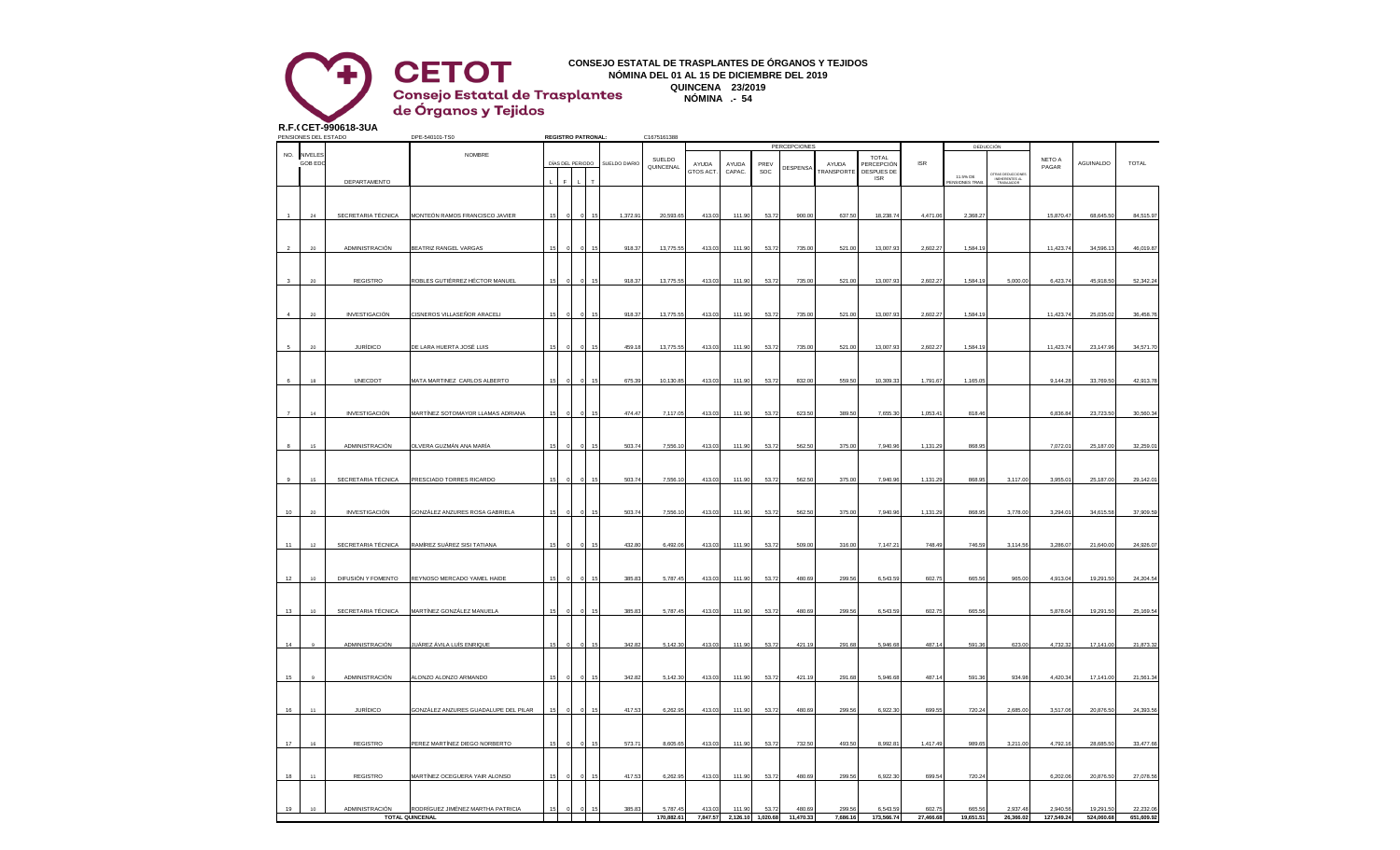## **50 DIAS DE AGUINALDO POR EL EJERCICIO 2019 CONSEJO ESTATAL DE TRASPLANTES DE ORGANOS Y TEJIDOS**

**Consejo Estatal de Trasplantes<br>de Órganos y Tejidos** 

**CETOT** 

**NOMINA NO.-55**

|                | <b>NIVELES</b><br>NO. GOB EDO | <b>NOMBRE</b>                        | AGUINALDO CORRESPONDIENTE AL EJERCICIO 2019 | $\sf{ISR}$ | ART 54 LSPEJ | <b>TOTAL</b> | FIRMA DEL TRABAJADOR |  |  |
|----------------|-------------------------------|--------------------------------------|---------------------------------------------|------------|--------------|--------------|----------------------|--|--|
|                |                               |                                      |                                             |            |              |              |                      |  |  |
|                |                               |                                      |                                             |            |              |              |                      |  |  |
|                | $\bf 24$                      | MONTEÓN RAMOS FRANCISCO JAVIER       | 68,645.50                                   | 19,833.24  | 19,833.24    | 68,645.50    |                      |  |  |
|                |                               |                                      |                                             |            |              |              |                      |  |  |
| $\overline{2}$ | 20                            | ROBLES GUTIÉRREZ HÉCTOR MANUEL       | 45,918.50                                   | 10,203.87  | 10,203.87    | 45,918.50    |                      |  |  |
|                |                               |                                      |                                             |            |              |              |                      |  |  |
| $\mathbf{3}$   | 20                            | RANGEL VARGAS BEATRIZ                | 34,596.13                                   | 7,540.85   | 7,540.85     | 34,596.13    |                      |  |  |
|                |                               |                                      |                                             |            |              |              |                      |  |  |
| $\overline{4}$ | 20                            | DE LARA HUERTA JOSÉ LUIS             | 23,147.96                                   | 4,848.24   | 4,848.24     | 23,147.96    |                      |  |  |
|                |                               |                                      |                                             |            |              |              |                      |  |  |
| 5              | 18                            | MATA MARTINEZ CARLOS ALBERTO         | 33,769.50                                   | 6,671.75   | 6,671.75     | 33,769.50    |                      |  |  |
|                |                               |                                      |                                             |            |              |              |                      |  |  |
| 6              | 20                            | CISNEROS VILLASEÑOR ARACELI          | 25,035.02                                   | 5,292.08   | 5,292.08     | 25,035.02    |                      |  |  |
|                |                               |                                      |                                             |            |              |              |                      |  |  |
| $\overline{7}$ | 14                            | MARTÍNEZ SOTOMAYOR LLAMAS ADRIANA    | 23,723.50                                   | 4,525.93   | 4,525.93     | 23,723.50    |                      |  |  |
|                |                               |                                      |                                             |            |              |              |                      |  |  |
| $\mathbf{a}$   | 15                            | OLVERA GUZMÁN ANA MARÍA              | 25,187.00                                   | 4,838.53   | 4,838.53     | 25,187.00    |                      |  |  |
|                |                               |                                      |                                             |            |              |              |                      |  |  |
| 9              | 15                            | PRESCIADO TORRES RICARDO             | 25,187.00                                   | 4,838.53   | 4,838.53     | 25,187.00    |                      |  |  |
|                |                               |                                      |                                             |            |              |              |                      |  |  |
|                | 15                            |                                      | 20,883.48                                   |            |              |              |                      |  |  |
| 10             |                               | GONZÁLEZ ANZURES ROSA GABRIELA       |                                             | 6,852.48   | 6,852.48     | 34,615.58    |                      |  |  |
|                |                               |                                      | 13,732.10                                   |            |              |              |                      |  |  |
|                |                               |                                      |                                             |            |              |              |                      |  |  |
| 11             | 12                            | RAMÍREZ SUÁREZ SISI TATIANA          | 21,640.00                                   | 4,080.89   | 4,080.89     | 21,640.00    |                      |  |  |
|                |                               |                                      |                                             |            |              |              |                      |  |  |
| 12             | 10                            | REYNOSO MERCADO YAMEL HAIDE          | 19,291.50                                   | 3,399.52   | 3,399.52     | 19,291.50    |                      |  |  |
|                |                               |                                      |                                             |            |              |              |                      |  |  |
| 13             | 10                            | MARTÍNEZ GONZÁLEZ MANUELA            | 19,291.50                                   | 3,399.52   | 3,399.52     | 19,291.50    |                      |  |  |
|                |                               |                                      |                                             |            |              |              |                      |  |  |
| 14             | 9                             | JUÁREZ ÁVILA LUÍS ENRIQUE            | 17,141.00                                   | 2,617.45   | 2,617.45     | 17,141.00    |                      |  |  |
|                |                               |                                      |                                             |            |              |              |                      |  |  |
| 15             | $\mathbf{q}$                  | ALONZO ALONZO ARMANDO                | 17,141.00                                   | 2,617.45   | 2,617.45     | 17,141.00    |                      |  |  |
|                |                               |                                      |                                             |            |              |              |                      |  |  |
| 16             | $11 -$                        | GONZÁLEZ ANZURES GUADALUPE DEL PILAR | 20,876.50                                   | 3,917.81   | 3,917.81     | 20,876.50    |                      |  |  |
|                |                               |                                      |                                             |            |              |              |                      |  |  |
| 17             |                               | 16 PEREZ MARTÍNEZ DIEGO NORBERTO     | 28,685.50                                   | 5,585.81   | 5,585.81     | 28,685.50    |                      |  |  |
|                |                               |                                      |                                             |            |              |              |                      |  |  |
| 18             | 11                            | MARTÍNEZ OCEGUERA YAIR ALONSO        | 20,876.50                                   | 3,917.81   | 3,917.81     | 20,876.50    |                      |  |  |
|                |                               |                                      |                                             |            |              |              |                      |  |  |
| 19             | 10                            | RODRÍGUEZ JIMÉNEZ MARTHA PATRICIA    | 19,291.50                                   | 3,399.52   | 3,399.52     | 19,291.50    |                      |  |  |
|                | <b>TOTAL</b>                  |                                      | 524,060.69                                  | 108,381.28 | 108,381.28   | 524,060.69   |                      |  |  |